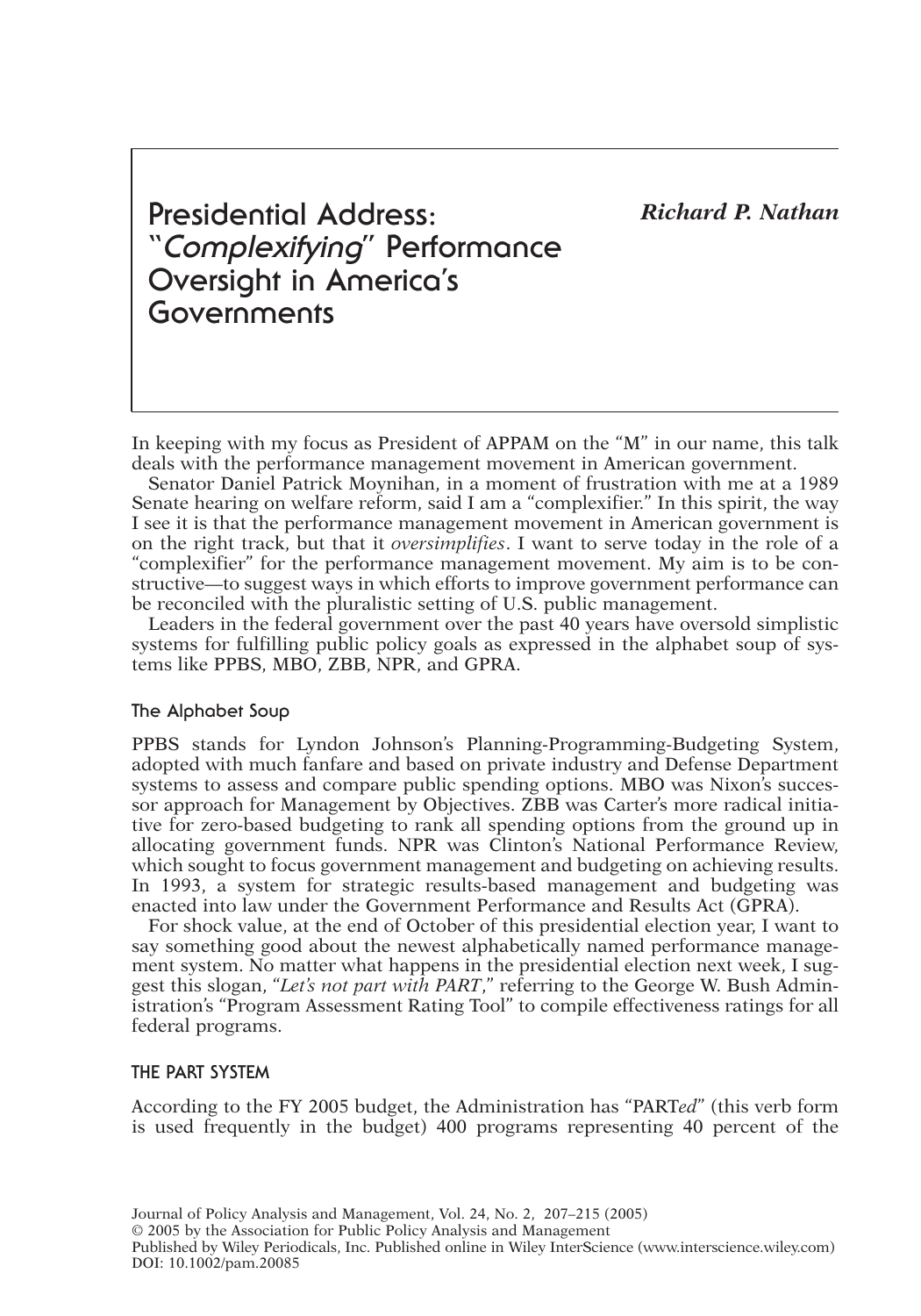budget. Two hundred programs will be added in FY 2006. These evaluations are based on 30 questions to rate each program that is assessed in four areas: 20 percent for its purposes and design being clear, 10 percent for strategic planning, 20 percent for program management, and 50 percent for results. The ultimate goal is to evaluate the performance of all federal programs (over 1,000) in this way.

PART assessments draw one of five conclusions: effective, moderately effective, adequate, ineffective, or results not demonstrated. They are available online.<sup>1</sup> Illustrative ratings are for Head Start "results not demonstrated," for Medicare "moderately effective," and for the Community Development Block Grant (CDBG) "ineffective." Reading PART reports (most of them are about eight to ten pages long), one is struck both by their brevity and their variation. Some, for example on food stamps, are evenhanded and draw on a range of sources from within government and outside. Others are analytically weak.

#### **DISCUSSION**

The critical challenge for the PART system and efforts like it is setting performance goals. Where do goals come from? The answers vary. In some cases, it is wishful thinking in the form of political over-promising. In other cases, and these are the ones I care about, performance goals are based on research, policy analysis, and expertise. For this big category, I believe there should be broader consultation and collaboration involving policy officials, program managers, policy analysts, academic policy researchers, and public management experts.

In situations in which the results of definitive social science experiments based on random-assignment studies can be drawn upon, they materially aid policymakers by giving them a high level of confidence about impacts. *Such studies, however, are not available, and indeed could not be conducted, for all types of public programs and for all types of affected groups and policy conditions and needs.*

Terminology is important here. An *impact* means we can show that a particular public program caused something to happen that would not have happened otherwise. An *outcome* is the word customarily used to express a program's performance goals, regardless of whether we know if its activities are additive. Frequently, two types of people are involved: policy researchers, who generally favor experimental studies of program impacts, and management experts, who focus on outcomes. The two groups often have different mindsets and skill sets. As I see it, public policy and public management researchers (especially active members of APPAM among them) should contribute to knowledge about *both* impacts and outcomes.

Leaders in the public service are called upon in many (indeed, most) situations to set and periodically adjust outcome goals for performance management based on the most pertinent public policy knowledge available, and also drawing on expertise, experience, and observation. And yet even with the best of such efforts, governments often do not deal wisely with another critical challenge discussed in this paper, the need to devise politically acceptable and workable performance goals that can't be gamed for undesirable purposes.

While I think the PART system is on the right track in focusing on individual programs as the basic building blocks for assessing managerial performance, major problems are that it is too centralized, too insular, and not sufficiently discriminating. It does not adequately take into account the great differences that exist in the

1 See www.whitehouse.gov/omb. Accessed September 7, 2004. See also Rodriguez, 2004, pp. 56–61.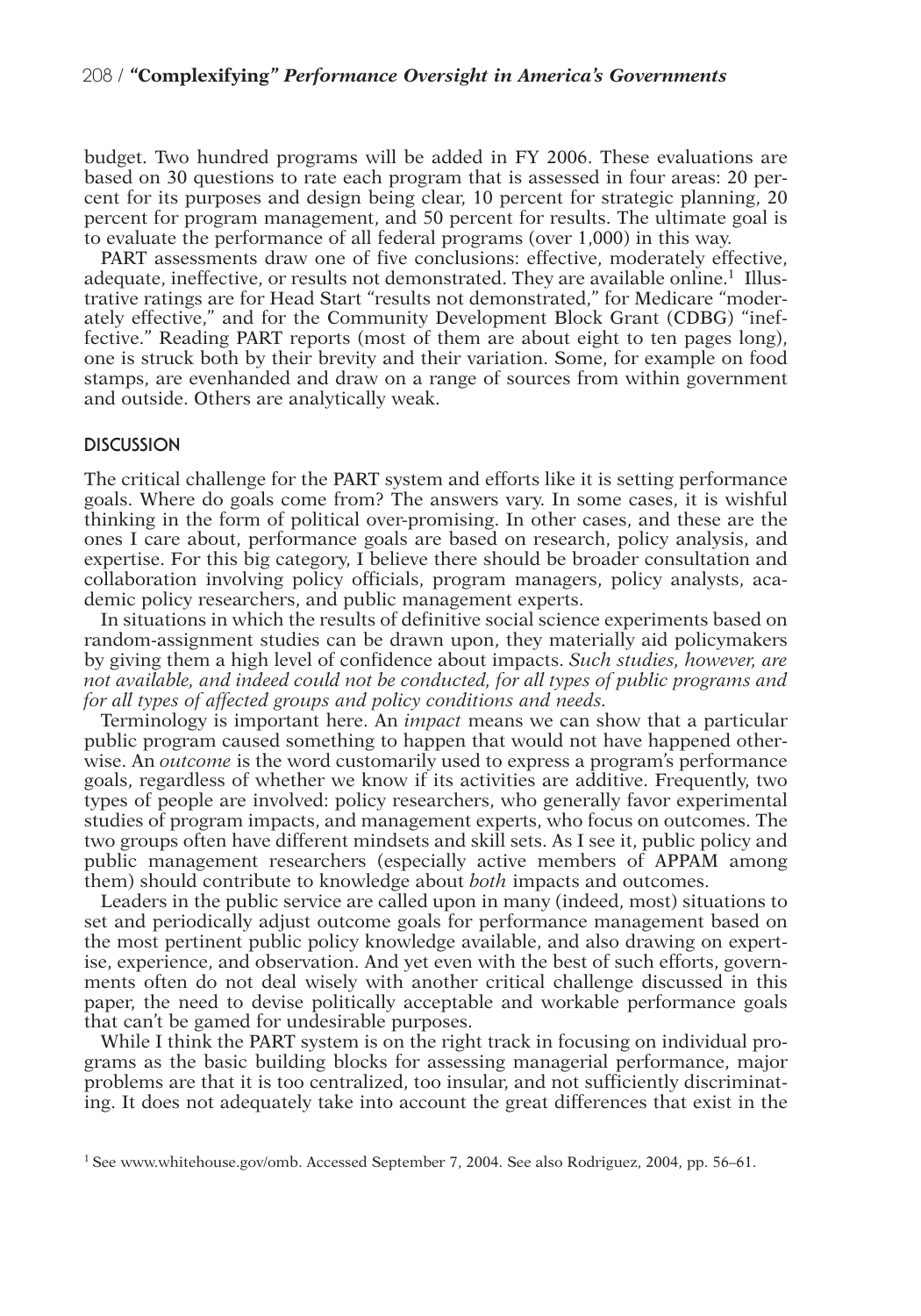size, importance, operational character, and settings of different public programs. I have a particular *federalism* problem in this context.

### **THE FEDERALISM CHALLENGE OF PERFORMANCE MANAGEMENT**

Most domestic programs of the federal government operate by indirection through state and local governments that in many cases contract with nonprofit and private corporations to provide public services. It is beyond the scope of this talk to survey the backward and forward bounces of decentralization in American intergovernmental relations. Suffice to say, as Martha Derthick emphasizes, there are many ways in which members of the Congress and federal Executive Branch officials attempt to influence domestic affairs by adopting narrowly focused grant-in-aid programs and imposing and enforcing conditions, regulations, and guidelines on their operation. On the other hand, there is also a long history of devolutionary efforts to broaden grants (for example, by creating block grants), loosening or not enforcing regulations, granting waivers of federal requirements that are sought by state and local governments and interest groups, and generally by virtue of the fact that policymakers often disagree on public purposes and as a result adopt vague or even contradictory goals for domestic public policies.2

Wherever the devolution ball bounces, the point that stands out for me is that state and local governments have to be involved in assessing and improving program performance, especially under federal grant-in-aid programs that are broad gauged and have multiple purposes, as is so often the case. Federal agency officials should work with state officials in ways that are not heavy handed. They should adopt approaches that are continuous, user-friendly, candid, and appropriately intergovernmental.

This recommendation gets me into the consideration of differences between inputs, outputs, and intermediate and end outcomes as the goals of performance management.3 It is arguable as a general principle that under broad-gauged federal grants-in-aid, the federal government should care most about *organizational outputs,* and in turn work with states to stimulate them to assess and help them in the best ways they can to define and measure the *outcomes for individual participants* of these federally aided domestic programs in the different environments in which they operate. This is what we actually do in more cases than is acknowledged.

Governmental programs have literally thousands of iterations. Reconciling two values, the flexibility (which is inherent to the diverse governmental environment of American federalism) with accountability (which policymakers and administrators should care about and achieve), requires that the PART system be *intergovernmentally sophisticated*. But this is not the only way the performance management movement needs to be complexified.

<sup>2</sup> For useful essays on this subject, see Derthick (2001) and also her other writings.

<sup>&</sup>lt;sup>3</sup> See the attached definitions by Hatry, 2001, p. 19. This part of the discussion concerns "units of analysis," as well as measured goals. For some government programs, performance management goals involve *individuals* as the units of analysis (students, job seekers, sick people). For others, and for reasons that often reflect inherent limitations of measurement, we settle for (or may even decide we prefer) *organizational* goals as the units of analysis: Did service providers do what they were supposed to (for example, social security offices, state food stamp programs)? The subject of organizational performance is treated in Nathan (2000), chapters 6, 8–10, which describe institutional evaluations of the implementation of national welfare reform policies.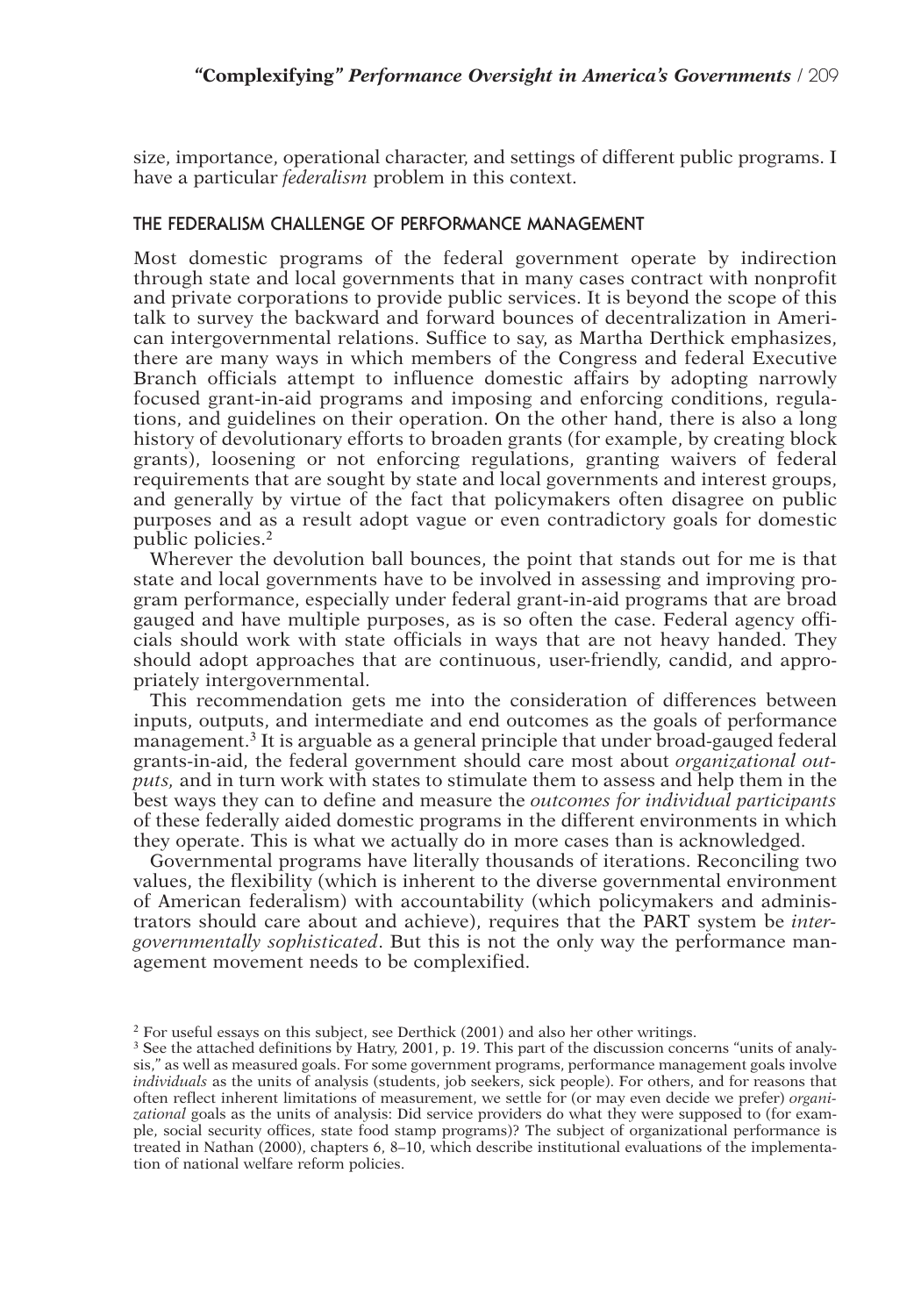#### **THE GAMING CHALLENGE OF PERFORMANCE MANAGEMENT**

The Office of Management and Budget in its on-line documentation on the PART system says it is not primarily a budget tool. I agree with this idea. The PART system should not be sold solely as a method for deciding that such and such a program doesn't work so we should cut it, or that it does work and we should add resources. That is not to say that weak programs should be retained or that they should receive more resources. There are situations in which performance findings should influence budgeting. But if PART is used mainly for this purpose, the likelihood is that it will lose its managerial efficacy.

This possibility of gaming raises difficult questions for performance management involving how to set performance goals so that they influence agency behavior in the desired ways. Doing this requires both hard and soft accountability measures. In private industry, soft decision factors are often taken into account in rewarding managers. Economists have affirmed the wisdom of blending objective and subjective performance measures in this way (Baker, Gibbons, and Murphy, 1994). Unfortunately, however, the preponderance of attention and literature on managerial oversight in government has focused on rigid numeric goal setting.

In this intense 2004 pre-election period, it is not easy to envision the kind of consultative and interactive goal setting that could wisely and in evenhanded ways bring qualitative and policy related decision factors into play in performance oversight. This is made harder right now by cuts that have taken place in the managerial staffing of domestic programs, because overseeing such goals is necessarily labor intensive. Moreover, countering the rise in rating-mania by bringing qualitative and political variables into play in performance oversight is hard to prescribe. Yet, the truth is that, like speaking prose, we do it all the time, as suggested by some of the examples discussed next.

#### **SOME EXAMPLES**

In the field of employment and training, random-assignment demonstrations have shown that focusing on jobs is effective in aiding low-income, low-skilled people, especially women. However, performance-management goals focused on these dependent variables involving, for example, job placement and tenure can have problems. They can produce cream skimming, that is, selecting the most job-ready people to be aided, people who would have found jobs anyway. Corrections for this problem have been attempted, but can backfire. In one case I know of, the result was to undermine the public employment programs of the 1970s, leading to their eventual demise (Cook et al., 1985).

In the field of K–12 education, the emphasis on numeric goal achievement has caused unintended consequences that have required political jockeying and managerial recalibration. To paraphrase Tip O'Neil, all education is local. No matter how elegantly formed, the nature of the educational process requires that national oversight goals for local schools be focused on simple and general indicators, such that they tell only part of the story about school performance. For this reason it is important that performance goals for local schools be viewed as motivational every bit as much as being viewed as tools for the close and fulsome calibration of institutional effectiveness.

In the field of health policy, experts have urged the adoption of financial incentives for effective practice and quality enhancement, but at the same time acknowledge that the processes for providing and overseeing such standards face impedi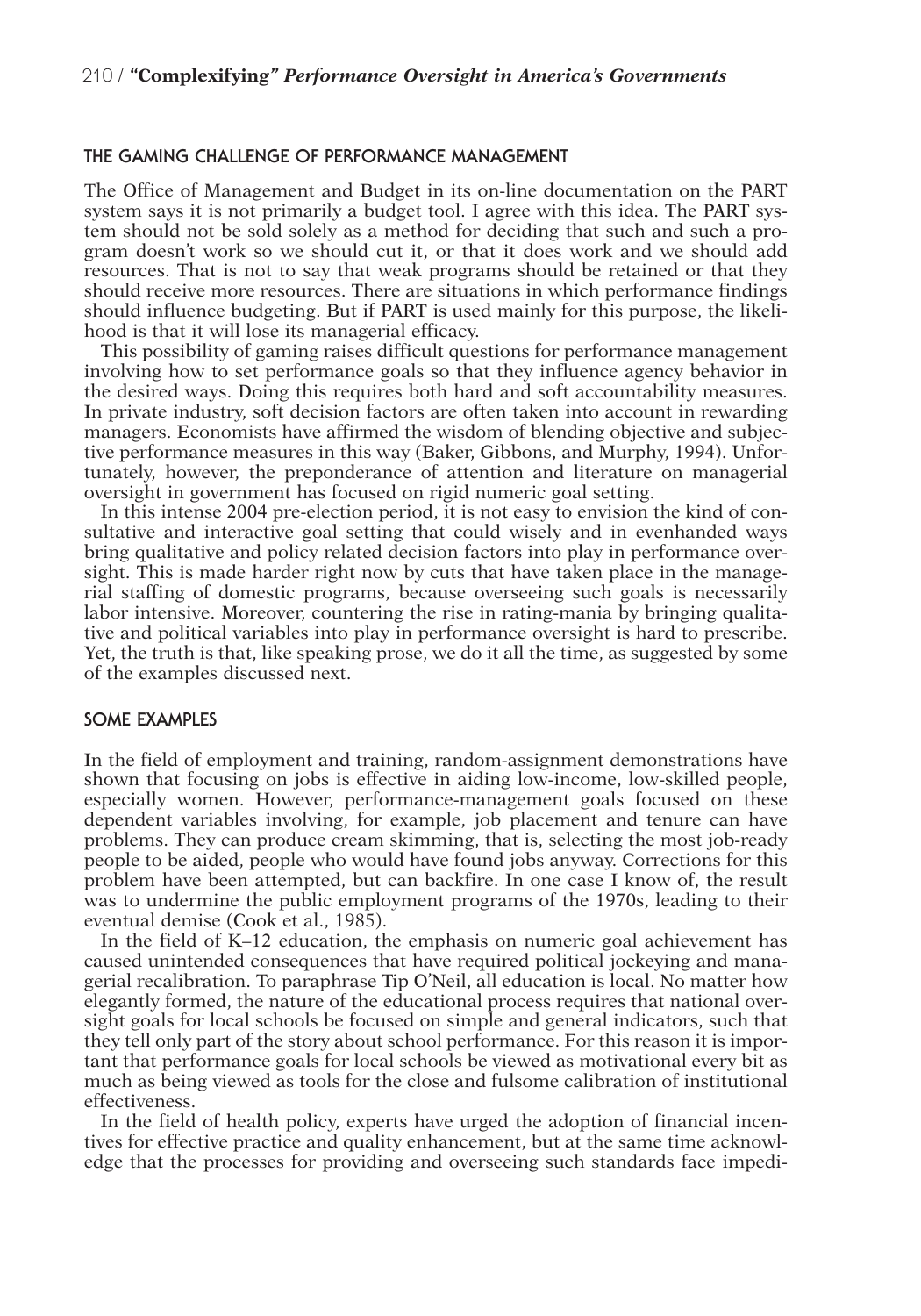ments (Epstein et al., 2004). Furthermore, we are told that such goals are unlikely to achieve their intended results unless substantial amounts of new money are provided (Epstein et al., 2004). Where is the money going to come from?

Citing these examples is not meant to suggest that setting performance goals and assessing how well they are achieved is unwise. The point is that performance management is difficult, can be expensive, and worst of all can backfire. It has to be smart and it has to be flexible, adaptive, and subtle. Stimulating efforts to ratchet up program performance on the part of the armies of governmental and quasi-governmental workers at every level of government who implement public policies requires setting and treating performance goals so that they serve *both* as targets for managers and as symbols for the public, in the latter sense, symbols that are well and widely understood and accepted. Raising student performance by using performance goals to focus attention on shared values about what our schools should teach has a good effect, and yet in the process of doing this we have learned about pitfalls of over-specification and have had to make adjustments. This is as it should be; undue rigidity in setting performance goals can undermine their effectiveness.

A good illustration of the latter point is shown by the recent success of welfare reform in reducing dependency and facilitating employment. The 1996 national welfare reform law dramatically changed bureaucratic behavior. Seemingly, this was rooted in strict and specific goals about jobs, hours of work, etc. But in reality, there was a big loophole, the "caseload reduction credit." This provision of the law, plus others, enabled states to advance their work-first purposes in a manner that reflected varied state and local values and conditions. The process was incremental and typically American. The success achieved was not the result of crafty planning by calculating policymakers. It came about serendipitously in ways that were surprising to us in our implementation studies of the 1996 national welfare reform law (Nathan and Gais, 1999; Gais et al., 2001, pp. 35–69).

# **MODIFYING THE PART SYSTEM**

To reiterate, what is appealing to me about the PART system is that it focuses on individual programs as the basic building blocks, more so than on strategic and often overly elaborate purposes as advocated under previous federal government management reforms (Radin, 2000, pp. 111–135). What is needed, however, is a more candid and flexible treatment of goals in ways that involve a range of scholarly and expert perspectives.

Ann Blalock and Burt Barnow have called for a *partnership* for connecting demonstration and evaluation studies conducted by academic experts with performance management systems:

Our recommendation is that competent evaluation research, or applied social science research, must be coordinated with or integrated within performance management systems if precise, valid, reliable information about social programs is to be made available to decisionmakers. (Blalock & Barnow, 2001, pp. 487–519)

Blalock and Barnow point out that what they call the "evaluation movement" was developed in the crucible of academia, while the "performance management movement" has its roots in public administration and in administrative bureaucracies. They believe, and I agree, that collaboration between these two movements would yield important benefits.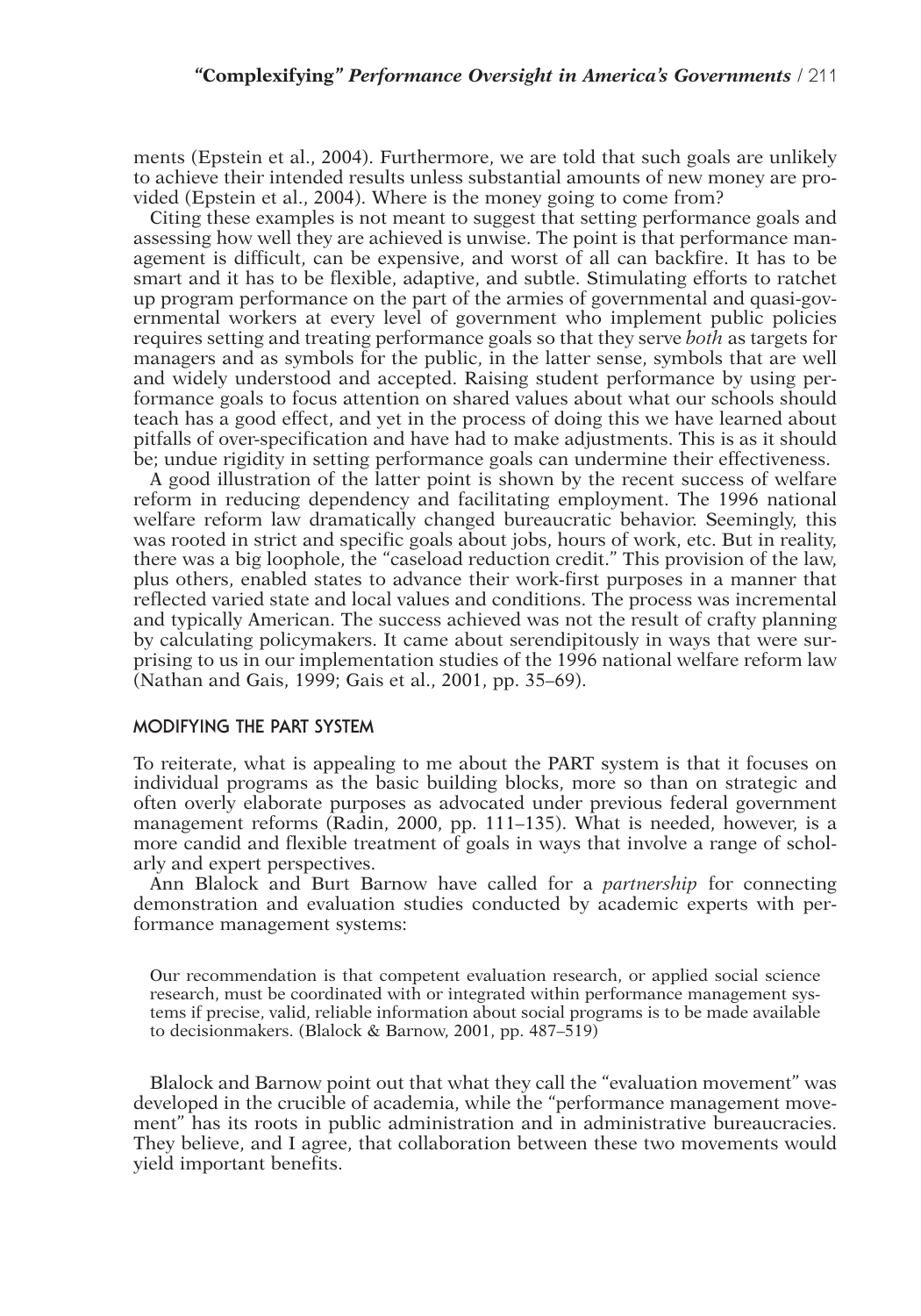We recommend that the major direction for the future is to coordinate evaluation research with performance management systems more fully, moving toward full integration of evaluations within performance management. Such integration will require that performance management systems treat evaluators not as aliens from outer space, who land only periodically to study and give advice, but as part of an interdisciplinary team. It will require that evaluators become more sensitized to managers' needs, to have ongoing information for tracking outcomes, and to express the benefits of their professional roots with greater humility. (Blalock & Barnow, 2001, pp. 487–519)

The two "movements" as described by Blalock and Barnow have different disciplinary bases. The impact/experimental movement is essentially Weberian in its assumptions about bureaucracy and implementation: Programs should be precisely controlled and replicated. By contrast, performance management seeks to establish goals as reference points for managers who are encouraged to innovate and change what they are doing in response to continuous feedback.

Just as there are many players in the bargaining processes for policymaking in American political pluralism, multiple players should be involved in deciding and adjusting the outcome goals for performance management.

Who should be the multiple players in outcome goal setting? Program managers at the appropriate levels of government (federal, state, and local) bring a needed perspective to bear about the likely effects of different performance goals in different settings. Researchers and policy analysts can also play an important role drawing on research that shows what programs are likely to work best and what their effects are when they do. But, it isn't enough to know if a program works. The responsible goal-setting officials also need to work their way through the hard questions raised earlier about how to express such findings in politically acceptable ways in performance goals that can't be gamed for undesirable purposes. Another important group of players is elected and appointed political officials; they clearly have a role to play in setting performance goals that reflect executive branch and legislative policies.

There is still another overarching aspect of this question about who should participate in performance oversight involving *auspices*. The GPRA law seeks the joint role of Congress and the Executive, whereas the Bush Administration's PART system gives the strong lead role to the Office of Management and Budget. While someone (that is, some agency) has to be in the lead, the challenge, as I see it, is not so much a challenge involving agency roles as one involving *transparency*. There needs to be a high level of transparency in sharing information about performance oversight. This is needed in the case of the PART system as it applies to other control agencies besides OMB, so that they can participate in performance oversight. The Congressional Budget Office, the General Accounting Office, and the Congressional Research Service, along with state and local budget and management offices and outside evaluators, need to have access to the underlying data that are used and understand how they are used in PART performance evaluations.

In line with the "complexifying" theme of my talk, this challenge of sharing data is made more difficult as more data are brought to bear, and more data *should be* brought to bear in performance management. An obvious and important opportunity is the availability of administrative data. We are virtually drowning in administrative data. Almost all domestic programs have reporting requirements that are extensive and detailed. Yet, despite this fact, and despite the fact that the quality of administrative data varies, not enough effort has been made to clean up these data, to scrutinize them and compile the best sources. Here, the underlying federalism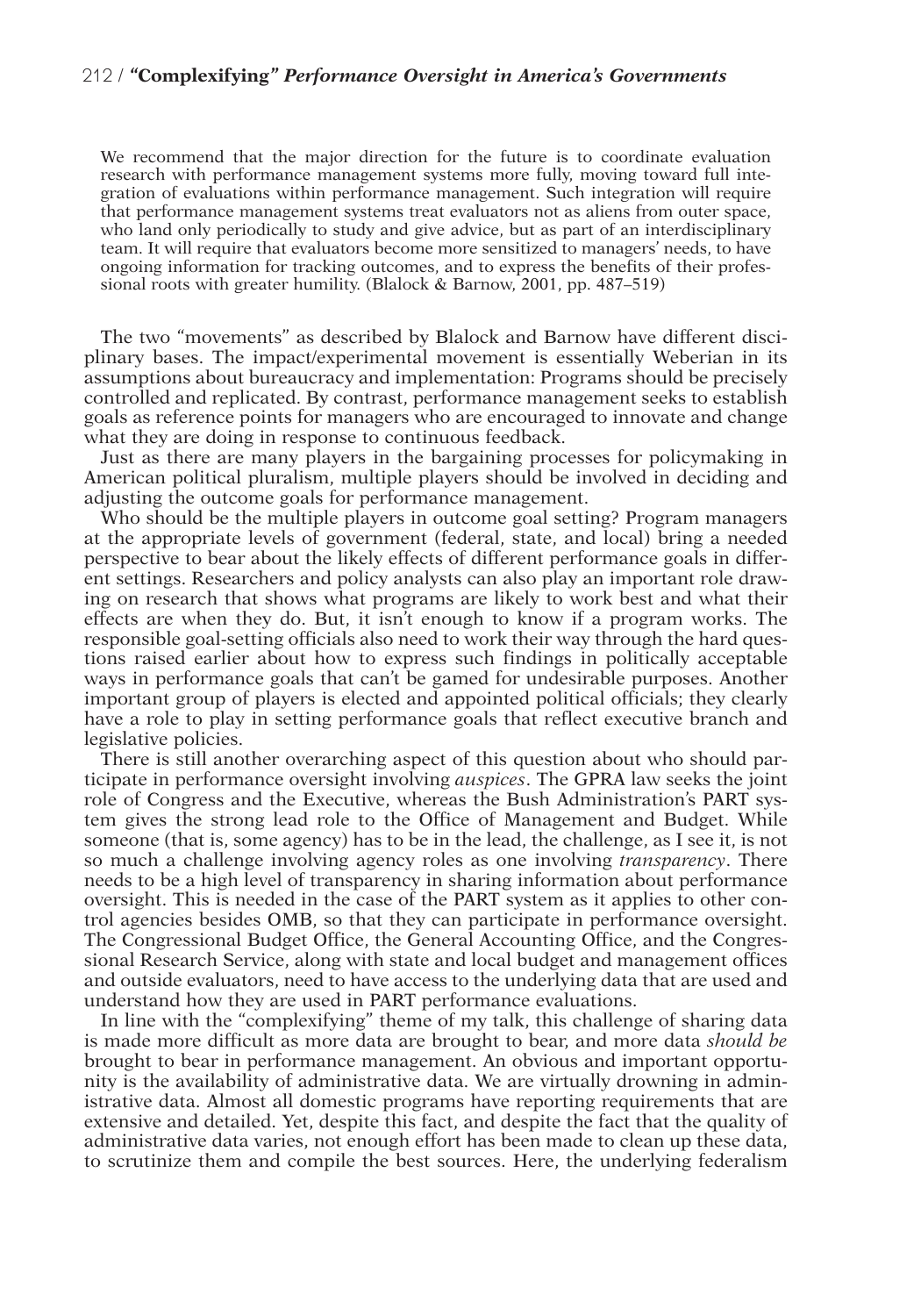condition that states are different—that is, laboratories not just of democracy, but also of data availability—creates an environment in which multi-state studies can take advantage of opportunities to use administrative data wisely and more extensively.4 Making fuller use of the best existing administrative data sets can have the important additional advantage of enabling evaluators to break out data for different groups of program participants in different kinds of program settings.

Another step that I believe would advance the art and practice of performance management would be to *relax* a little, loosen up the rating games. Instead of widely advertised *U.S. News and World Report*–type scorecards and report cards, people inside America's governments would do well to present performance results in more detailed and nuanced ways, explaining why and how they operate under different programs and conditions.

As a political scientist, I feel obliged at this juncture to go more deeply into my reason for putting so much emphasis in this talk on the dynamism, diversity, and fragmentation of the political milieu in which public services are provided. The reason is that so often in government *administration is policy*. Policymaking and administration are intrinsically linked. The day-to-day promulgation of rules and guidelines; the issuance of policy interpretations; the approval of grants; appointments and staffing decisions, all involve the transmission of values in ways that are more than routinely ministerial (Nathan,  $1983$ ).<sup>5</sup> The public administration literature is deficient in recognizing that policies and programs are changing all the time. Performance management must take this dynamism into account. It has to be seen as a *continuous* process. It has to be carried out by trial and error. It cannot be accomplished by fixed "one-size-fits-all" managerial formulas.

This is not to say that we should stop working hard on performance rating, only that these ratings should be presented in thorough and nuanced ways, and that they should be explained in statements that describe the strengths and limitations of the technology and data on which they are based.

It was not my intention in this talk to make specific recommendations for modifying the PART system. Moreover, my sense is that this should not be done in a rigid and formal way. Discussions about who is consulted and what kinds of inputs are used in setting performance are necessarily *situational*. 6

Opening up the PART system (and state and local PART-like performance management systems) to more players and greater variations can also achieve something that is very practical and low tech. It can help deal with the information explosion in public affairs. We are virtually flooded with reports, e-mail messages, books, articles, conferences, and harangues. Performance management systems like PART, which pull together what is known about the effects of public programs, can inform and clarify debates about what America's governments do and the immense, diverse, and complex ways their actions affect social and economic conditions.

I realize that this plea for nuanced discourse, greater selectivity, flexibility, and transparency is wishful. "Complexifying" performance management in these ways

<sup>4</sup> Some large cities, notably New York City, have innovative performance management systems, which can provide valuable lessons and insights.

<sup>5</sup> On management tracking, I suggest Heinrich, 2002, pp. 712–725.

<sup>6</sup> The best book that shows how public management is *situational* is *Bureaucracy* by James Q. Wilson (2000 edition). Wilson describes organizations as needing "to acquire sufficient freedom of action." Based on his teaching and research, Wilson said he discovered that what was most needed was to permit an organization "to define its tasks as it saw best and to infuse the definition with a sense of mission." See chapter 2, "Organization Matters," pp. 14–28.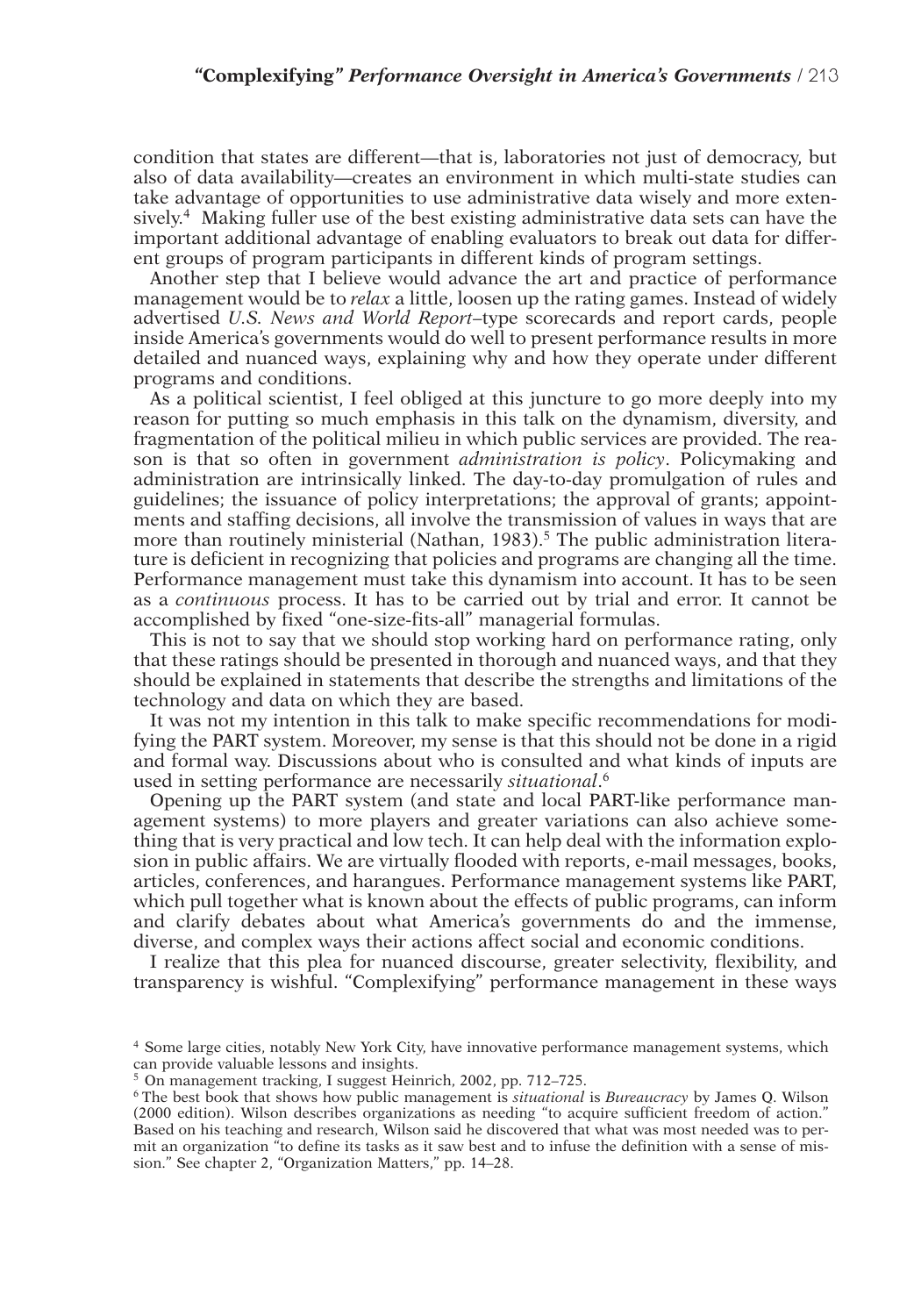requires the application of judgment, and this invariably opens opportunities for political maneuver. Still, the fact of the matter is that we can never depoliticize performance management, nor should we even think of trying to do so. In the final analysis, what is needed is to bring more players into the process in ways that create a wise balance of expertise and politics. The long-term result would be to create a setting in which there is a more realistic focus on program results that gives citizens an honest, believable, and realistic portrayal of what their governments do and how well they do it.

I consulted with many experts with varied perspectives and experiences in writing this paper. Suggestions and comments were received from David Balducchi, Burt Barnow, Douglas Besharov, Patricia Billen, Jonathan Breul, Martha Derthick, Swati DeSai, Erik Devereux, Thomas Gais, William Grinker, Judy Gueron, Harry Hatry, Carolyn Heinrich, Michael Lipsky, Irene Lurie, Lawrence Lynn, Gerald Marschke, Lawrence Mead, Mark Nadel, Sonia Ospina, Beryl Radin, Justine Rodriguez, Frank Thompson, and Barry White. Irene Pavone worked ably and patiently with me in this consultation process. In the usual way, the ideas and points made in this talk are my responsibility alone.

*RICHARD P. NATHAN, director, Nelson A. Rockefeller Institute of Government, State University of New York.*

# **ATTACHMENT**

# **Performance Management Definitions**

- \* Inputs: Resources (that is, expenditures or employee time) used to produce outputs or outcomes.
- \* Outputs: Products and services delivered. Output refers to the completed products of internal activity: the amount of work done within the organization or by its contractors (such as a number of miles of road repaired or number of calls answered).
- \* Intermediate Outcomes: An outcome that is expected to lead to a desired end but is not an end in itself (such as service response time, which is of concern to the customer making a call but does not tell anything directly about the success of the call). A service may have multiple intermediate outcomes.
- \* End Outcomes: The end result that is sought (such as the community having clean streets or reduced incidence of crimes or fires). A service may have more than one end outcome.
- \* Efficiency, or Unit-Cost Ratio: The relationship between the amount of input (usually dollars or employee-years) and the amount of output or outcome of an activity or program. If the indicator uses outputs and not outcomes, a jurisdiction that lowers unit cost may achieve a measured increase in efficiency at the expense of the outcome of the service.
- \* Performance Indicator: A specific numerical measurement for each aspect of performance (for example, output or outcome) under consideration.